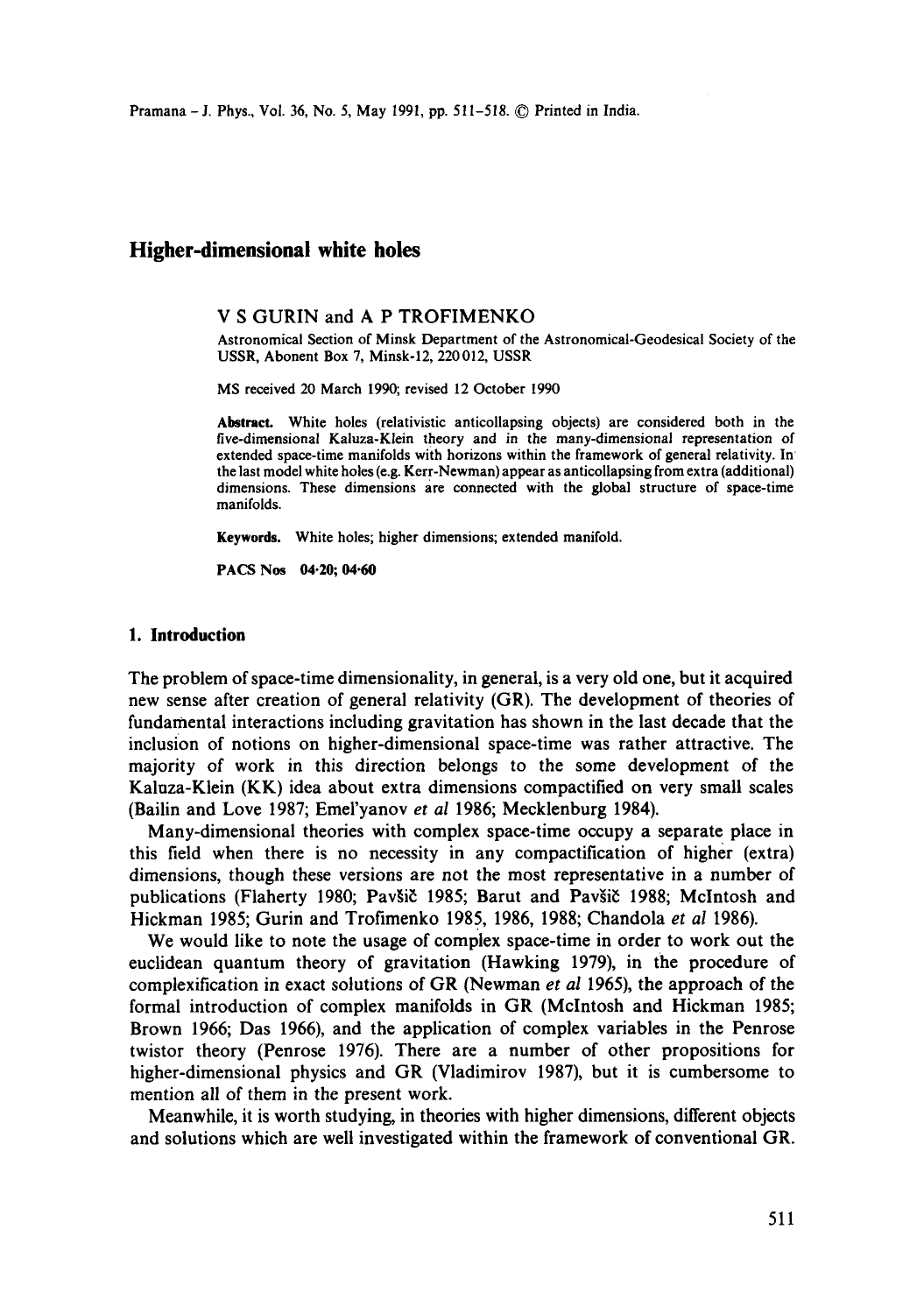Black holes (BH)\* are among the class of such objects which are inherent to Einstein's relativity. There exists much work up-to-date (Gibbons 1982, 1985; Gibbons and Wiltshire 1986; Myers 1987; Myers and Perry 1986; Froiov *et al* 1987; Davidson and Owen 1985; Mazur and Bombelli 1987; Dianyan 1988) devoted to the analysis of geometry and physical properties of BH-like objects in KK theories. In other versions of higher-dimensional theories (e.g., Flaherty 1980; Pavšič 1981a, b; McIntosh and Hickman 1985) similar objects have been investigated considerably less.

It is interesting to point out that occurrence of peculiarities in BH space-time such as event horizons leads to the divergence of metrical coefficients of the additional coordinates near these horizons, and these KK dimensions become "visible" (Davidson and Owen 1985). However, such a non-singular {pseudosingular) horizon is obtained with many restrictions (Sokolowski and Carr 1986). In the present work we shall consider objects which are antipodes of black holes-white holes, i.e. BHs reversed in time (Narlikar *et al* 1974; Narlikar and Apparao 1975; Narlikar and Kapoor 1978; Lake and Roeder 1976, 1978; Novikov and Frolov 1987). In contrast to BH called "windows to higher dimensions" (Davidson and Owen 1985), white holes (WH) can be called, as it will be shown below, "windows from higher dimensions".

In conventional GR, BH and WH appear naturally in the complete space-time manifolds with horizons (e.g. the Kerr-Newman manifold and particular cases), however, the problem of WH stability is a special question and it will not be considered here. The connection between different regions of the global complete manifold (universes) occurs in the process of collapse-anticollapse of a relativistic gravitating object. In the light of the many-dimensional interpretation, such processes, can be considered as the connection between different dimensions of global space-time. We shall generalize the existing WH model known in the four-dimensional theory (Narlikar *et al* 1974; Narlikar and Apparao 1975) to the five-dimensional KK-type theory. The further generalization to higher dimensionality can be easily carried out if additional dimensions are represented as some  $S<sup>n</sup>$ -sphere (it is the most frequent assumption).

## **2. Kaluza-Klein white hole**

The model of a non-rotating uncharged WH is constructed on the basis of matching an anticollapsing matter metric with an exterior region, which, according to the Birkhoff theorem, must be the Schwarzschild spacetime. In the five-dimensional theory the Schwarzschild analogue (Davidson and Owen 1985) in the isotropic form is described as

$$
ds^{2} = -A^{2} dT^{2} + B^{2} dX^{i} dX^{i} + C^{2} dY^{2}, \qquad (1)
$$

where

$$
A = A(r) = \left(\frac{ar-1}{ar+1}\right)^{ke},\tag{2}
$$

<sup>\*</sup> Black holes (BH) belong to the more wide class of relativistic objects with event horizons called "otons" from the Russian abbreviation of "general theory of relativity" - "OTO" (Zeldovich and Novikov 1971; Trofimenko and Gurin 1985).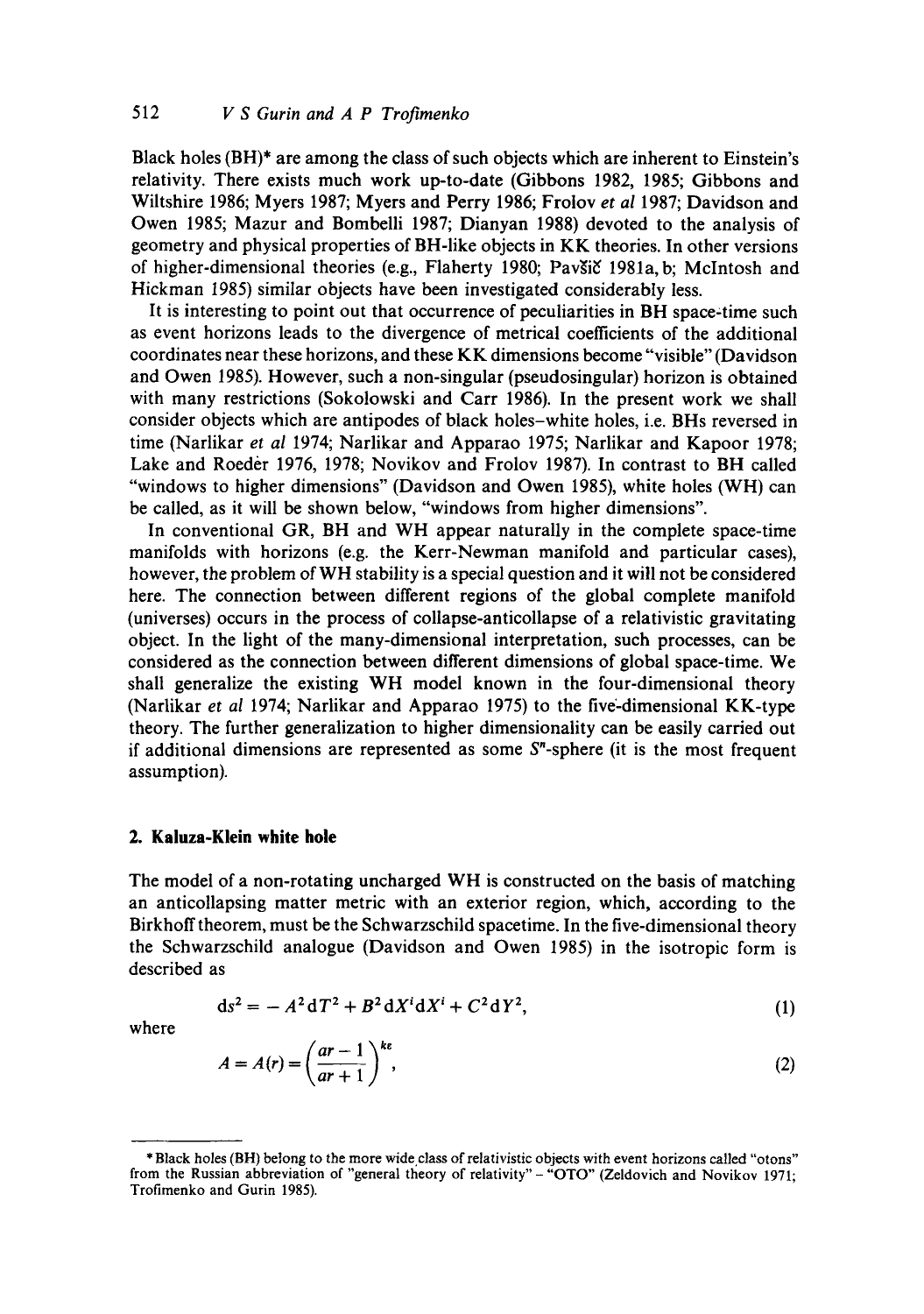*Higher-dimensional white holes* 513

$$
B = B(r) = \frac{(ar+1)^{e(k-1)+1}}{a^2 r^2 (ar-1)^{e(k-1)-1}},
$$
\n(3)

$$
C = C(r) = C_0 \left(\frac{ar+1}{ar-1}\right)^t, \tag{4}
$$

 $a, \varepsilon$ , and  $k$  are constants connected by the relation

$$
\varepsilon^2(k^2 - k + 1) = 1. \tag{5}
$$

We choose the following particular case  $\varepsilon = 1 \Rightarrow k = 1$ , that satisfies the restriction on  $\epsilon: |\epsilon| \leq 2/\sqrt{3}$  on physical grounds. Then the metric coefficients of the KK additional dimensions are given by

$$
C = C_0(ar + 1)/(ar - 1) = C_0(r/r_g + 1)(r/r_g - 1)^{-1},
$$
\n(6)

where the gravitational radius in the isotropic coordinates is  $r<sub>a</sub> = a<sup>-1</sup>$ . Transforming  $r \rightarrow 1:l = (1 + ar)^2r$ , we come to the usual form of the Schwarzschild-like metric coefficient

$$
C = (1 - 2M/l)^{-1}, \quad r_g = 2M \tag{7}
$$

and omit  $C_0$  without a loss of generality.

Thus the metric coefficient of the additional coordinate coincides with that of the radial coordinate, but the Y coordinate itself does not appear in it, and its peculiarity at  $r_g$  provides the peculiarity of the additional dimension.

As the interior metric, similar to those in the canonical WH model (Narlikar *et al*  1974; Narlikar and Apparao 1975), we use the Friedmann-Robertson-Walker metric, and its five-dimensional generalization (Gibbons and Wiitshire 1986)

$$
ds^{2} = -dt^{2} + R^{2}(t)(1 + \frac{1}{4}qx^{2})^{-2}dx^{i}dx^{i} + b(t)^{2}dy^{2}.
$$
 (8)

In such a geometry the following solution of the Einstein equations is obtained for dust-like matter (Davidson and Owen 1985) with  $\Lambda = 0$ :

$$
R^2(t) = -qt^2 + ct + d \tag{9}
$$

$$
b(t) = dR/dt = \frac{1}{2}(c - 2q)(-qt^2 + ct + d)^{-1/2},
$$
\n(10)

where  $c$  and  $d$  are constants determined by the initial data.

Evidently, the matching of the four-dimensional part in this case does not distinguish it at all from the usual one in the canonical model of a WH, which is performed for the Schwarzschild and Friedmann space-times at the boundary of expanding (or contracting) matter:  $l = l_b = x_b S(t)$ ,  $0 \le S(t) \le 1$ . The matching of the five dimensions, evidently, can be carried out according to the relation

$$
(ar + 1)(ar - 1)^{-1} dY = b(t) dy
$$
 (11)

which leads to the following connection of the fifth coordinates:

$$
\frac{dY}{dy} = \frac{(c-2q)(ar-1)}{2(-qt^2+ct+d)^{1/2}(ar+1)}
$$
(12)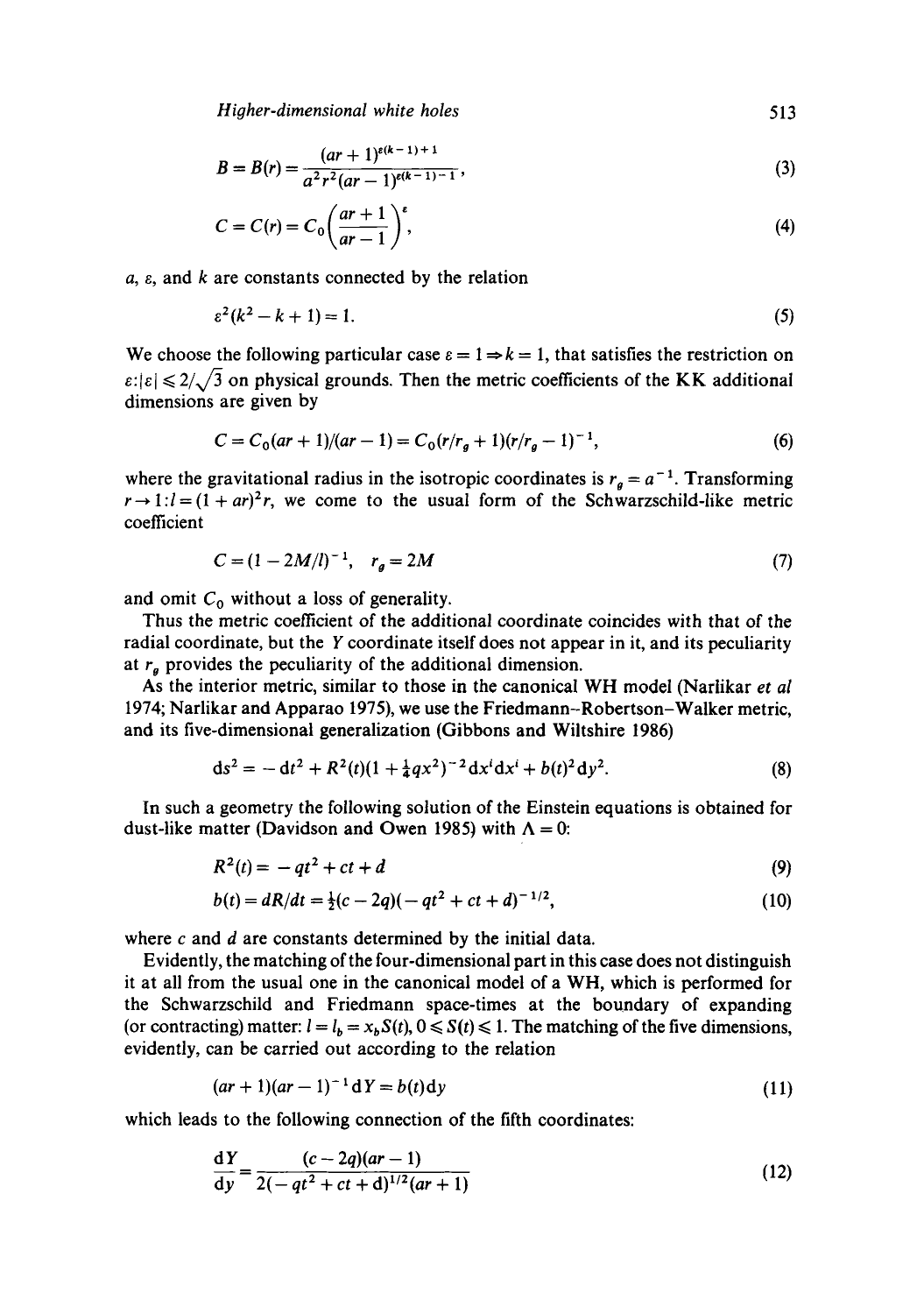or, by the transformation to the Schwarzschild analogue with l

$$
\frac{dY}{dy} = \frac{(c - 2q)(1 - 2M/l)^{1/2}}{2(-qt^2 + ct + d)^{1/2}}.
$$
\n(13)

At the horizon  $l = 2M (13)$  shows that Y does not depend on y.

Let us analyze now the space-time structure of such a five-dimensional WH model by means of the Penrose diagram. Since for this purpose one uses the two-dimensional section of a metric including peculiarities of the space-time structure under consideration and every point on the diagram corresponds to  $S^2$ , we omit the spatial dimensions of the usual 4-dimensional sector and take into account only the temporal and the fifth (additional) coordinates. An immediate generalization to four dimensions in the form of a similar diagrammatic representation is rather difficult (Gurin I986). The two-dimensional approach permit us to analyze the influence of additional dimensions on the causal structure, though the coefficient at the spatial coordinate is also singular at the horizon. Thus, our initial metric

$$
ds^{2} = -(1 - 2M/l)dT^{2} + (1 - 2M/l)^{-1}dY^{2}, \qquad (14)
$$

where  $l$  is the spatial coordinate of 4-dimensional sector. Its appearance almost coincides with the usual 2-dimensional Schwarzschild case, differing only in that the metric coefficients are independent of the Y-coordinate; I appears in it as a parameter.

We apply the standard transformation in order to obtain the conformal diagram

$$
u = T - Y^*, \quad v = T + Y^*, \tag{15}
$$

$$
dY^* = (1 - 2M/l)^{-1} dY
$$
 (16)

leading to

$$
u = \frac{1}{2}(T - 2Y/(1 - 2M/l)), \quad v = \frac{1}{2}(T + 2Y/(1 - 2M/l)), \tag{17}
$$

and we get the Kruskal-like metric in the isotropic (null)  $u$  and  $v$  coordinates

$$
ds^2 = -f(u, v) du dv. \tag{18}
$$

Further, the Penrose-like diagram can be constructed in the usual way (Hawking and Ellis 1973), and its appearance coincides with that of the Schwarzschild case apart from the sense of null lines (figure 1). The horizon surface  $l = 2M$ , as can be concluded, is the time limit ( $T = \pm \infty$ ) of the 4-dimensional Schwarzschild space-time,



**Figure** 1. The conformal Penrose diagram for the spherically symmetric space-time in five-dimensional KK theory. Y is the additional coordinate, T is time (from the 4-dimensional space-time).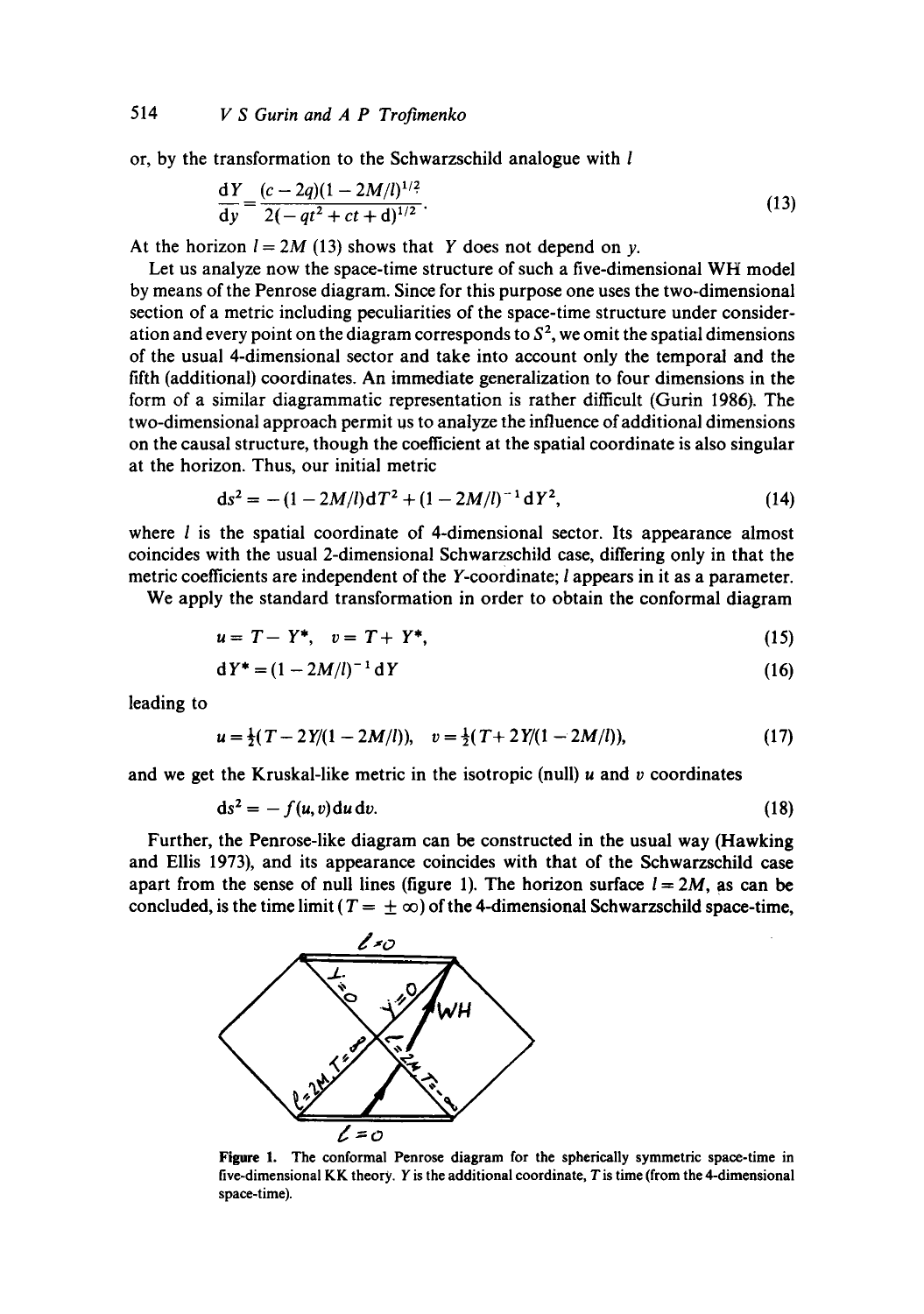since at  $l = 2M$  we have  $Y = 0$ , and the metric (14) degenerates into the usual Schwarzschild form after taking into account radial and angular parts.

Thus, the event horizon in the extended manifold appears as the place of beginning of additional coordinates, that can be intrinsic not only for this rather particular model. Anticollapsing objects (WH) crossing the event horizon in this process move from the region of the additional coordinate variation. For this movement we may indicate time-like geodesics as some model (figure 1).

### **3. Some comments on higher dimensions**

This approach to the introduction of higher dimensions of the KK type is not the only possible one. Although KK-type models have been popular in recent years we note some others which are of some interest from the point of view of investigating space-time structure for black and white holes with event horizons. Event horizon is known to be an important property of space-time manifolds (Hawking and Ellis 1973).

We would like to mention the representation of complex space-time structure developed by the authors in a series of papers (Gurin 1984, 1985; Trofimenko and Gurin 1986b, 1987; Gurin and Trofimenko 1985, 1986, 1988). In such an approach the global space-time manifold can be considered as the product of Riemannian four-dimensional spaces  $R^8 = R_{\text{Re}}^4 \otimes R_{\text{Im}}^4$ . Then,  $R_{\text{Re}}^4$  for example, is just a hypersurface in the global (complex) 8-dimensional manifold. This falls in line with similar conclusions of a generalized special relativity known as extended relativity (Recami 1986; Recami and Mignani 1975; Recami and Maccarrone 1980, 1984; Recami and Rodrigues 1982). We notice that such 'additional' dimensions are not "extra" ones in contrast to the KK schemes (see references in the introduction). In their appearance within the framework of extended relativity, especially in extended GR, we notice the genuine sense of the extended manifold theory; such 'additional' dimensions do not associate with any auxiliary fields.

Anticollapsing objects (white and grey holes) in such a representation can be described by the introduction of an 8-dimensional matching procedure of metric with matter and an exterior one (complex Schwarzschild, Reissner-Nordstrom, Kerr-Newman, etc.). For example, we can write for anticollapsing matter in the complex manifold the following form in comoving coordinates

$$
g_{AB} = \begin{pmatrix} -1 & & & & \\ & g_{\mu\nu} R_{\text{Re}}^2 & & \\ & & -g_{ik} R_{\text{Im}}^2 & \\ & & & +1 \end{pmatrix}
$$
 (19)

where  $R_{\text{Re}}$  and  $R_{\text{Im}}$  have sense of expansion factors in the corresponding subspaces,  $g_{uv}$  and  $g_{ik}$  being space-like parts of the submanifolds. Anticollapsing bodies in such a context can be interpreted as windows from higher dimensions, since the matter emerges from inside their event horizon. Such anticollapsars are simulated by geodesics (figure 2) crossing different  $(M_i, M_{-i}, M_{+})$  regions and horizons. The complete matching is attainable only numerically.

We would like to point out that the minimal dimensionality of the global manifold (in this interpretation) must be determined by the embedding class of the manifold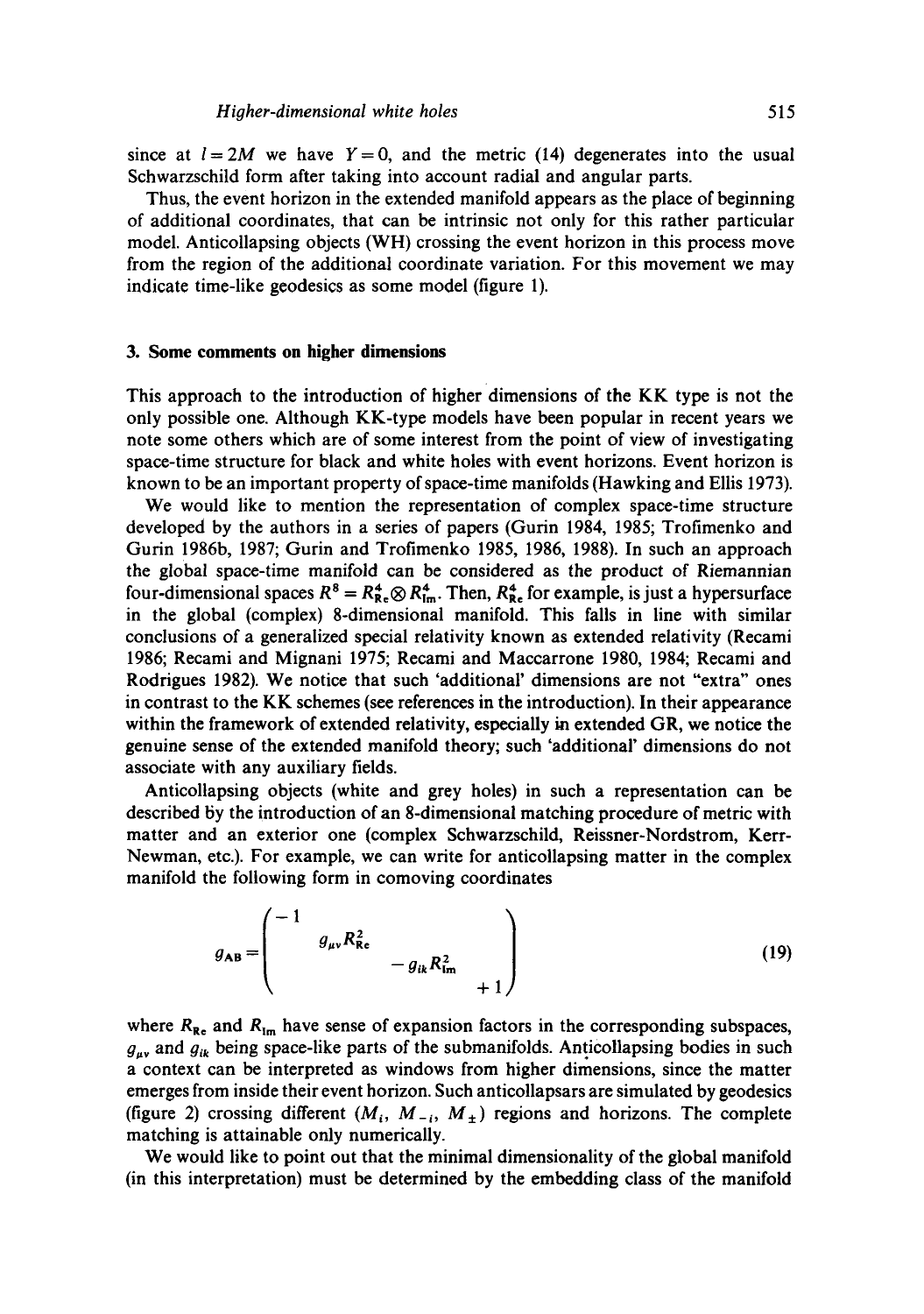

**Figure 2.** The conformal Penrose diagram for the Kerr-Newman extended manifold (along the symmetry axis). Curves show possible (time-like) geodesics corresponding to collapsing and anticollapsing motions. Lines passing horizons between different regions (subluminal and superluminal-dashed) can be interpreted as connection between higher dimensions (see text).

under consideration. For the Schwarzschild one it is equaled to six (Rosen 1965; Plazowski 1973), and both subluminal and superluminal versions of this metric can be embedded into the pseudoeuclidean 6-dimensional space (Gurin 1984). Taking into account the pseudoeuclidity of this space-time we ought to consider the possibility of solving the familiar problem of energy-momentum conservation in such manydimensional representations of GR.  $T_{AB}$  can be conserved in the global sense though in local four-dimensional space-time the conservation will be absent.

The Kerr-Newman space-time is embeddable in the 9-dimensional pseudoeuclidean space (Kuzeev 1980). The increase of the embedding class allows many pseudosingularities and multiplicity of different regions in the complex manifold. In the light of the present many-dimensional (complex) interpretation, the global Kerr-Newman (Kerr) manifold possesses the following structure

$$
R^8 = R_{j=1}^4 \otimes R_{j=2}^4 \otimes \ldots \otimes R_{j=n}^4, \qquad (20)
$$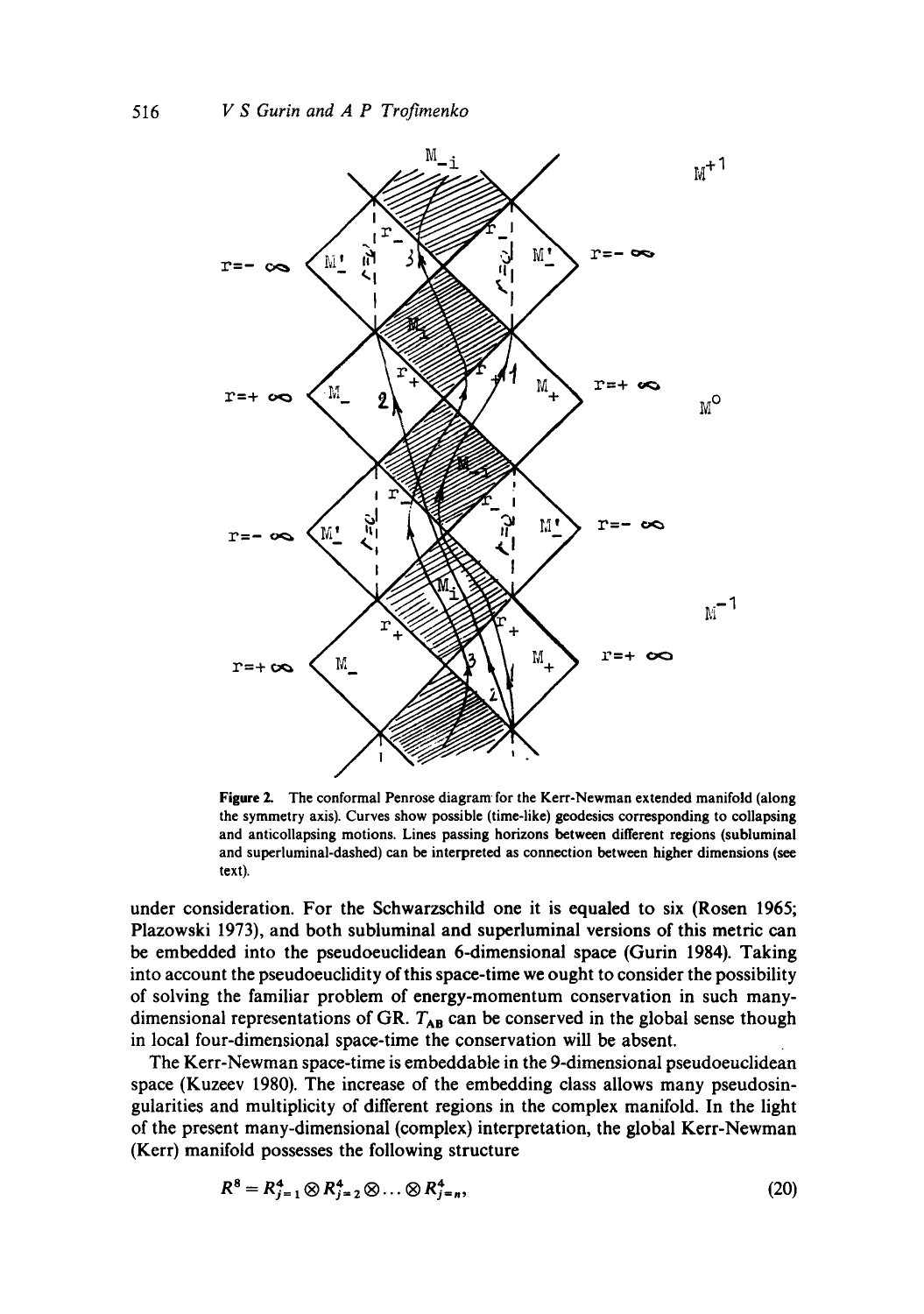**where j is the number of subspace, and Im-coordinates are varied in the region**  between horizons  $(r_{\text{im}})$  or between infinite shift surfaces  $(t_{\text{im}})$ .

**Before closing, we would like to point out a number of possible astrophysical manifestations of anticollapsars (Trofimenko and Gurin 1989), which must have certain features due to higher-dimensionality. In the light of the present model and in the model of 'retarded cores' (Novikov 1964; Ne'eman 1965) the main features of WH are rather similar: localization in small spatial regions, transientness, gigantic energy extractions, big blue shift, etc. (Novikov and Frolov 1987; Dadhich 1977; Narlikar** *et at* **1974; Narlikar and Apparao 1975; Narlikar and Kapoor 1978; Trofimenko and Gurin 1989). Specific manifestations and consequence of a manydimensional interpretation of anticollapsing objects are the subject of further studies by the authors and will be published elsewhere.** 

### **Acknowledgements**

The authors express their gratitude to Profs J V Narlikar, R Penrose, M Pavšič and **E Recami for correspondence concerning the problem of white holes and superluminal objects, and to the participants of Seminars of the Astronomical Section of Minsk Department of the Astronomical-Geodesical Society of the USSR for fruitful discussion.** 

#### **References**

Barut A O and Pavšič M 1988 *Classical Quantum Gravit.* 5 707 **Brown** E H 1966 *J. Math. Phys.* 7 417 **Bailin D and** Love A 1987 *Rep. Proo. Phys. 50* 1087 Chandola H C, Rajput B S, Sagar R **and Verma** R C 1986 *Indian J. Pure Appl. Phys. 24* 51 **Dadhich** N 1977 *Pramana J. Phys.* g 14 Das A 1966 *J. Math. Phys.* 7 45, 53, 61 Davidson A **and Owen** D A 1985 *Phys. Lett.* B155 247 Dianyan X 1981 *Classical Quantum Gravit.* 5 871 Emel'yanov V M, Nikitin Y P, Rosental I L and Berkov A V 1986 *Phys. Rep.* 143 1 **Flaherty** E J 1980 *General relativity and oravitation* Ch. 5 (ed) A **Held**  Frolov V P, Zelnikov A I **and Bleyer** U 1987 *Ann. Phys.* (Leipzig) 44 371 **Gibbons** G W 1982 *Nucl. Phys.* B207 337 **Gibbons** G W 1985 *Lect. Notes Phys. 246 46*  **Gibbons** G W **and Wiltshire** D L 1986 *Ann. Phys. (N. Y.)* 167 201 **Gurin** V S 1984 *Fizika (Yuooslavia)* 16 87 Gurin V S 1985 *Pramāņa - J. Phys.* 24 817 **Gurin** V S 1986 *Acta Phys. Pol.* B17 3 **Gurin** V S **and Trofimenko** A P 1985 *Fizika (Yuooslavia)* 17 101 **Gurin** V S and Trofimonko A P 1986 *Acta Phys. Acad. Sci. Hung.* 59 371 **Gurin** V S **and Trofimenko** A P 1988 *Rev. Roum. Phys.* 33 1171 **Hawking** S W 1979 *General relativity and oravitation: An Einstein centenary symposium* **(Cambridge: University Press)** p. 363 **Hawking** S W **and Ellis** G F R 1973 *The large scale structure of space-time* **(Cambridge: University Press)** Ch. 5 Kuzcev R R 1980 *Gravitatia i teoria otnositelnosti* (Kazan, USSR) 16 93 Lake K and Roeder R C 1976 *Lett. Nuovo Cimento.* 16 17 Lake K **and Roeder** R C 1978 *Astrophys.* J. 226 37